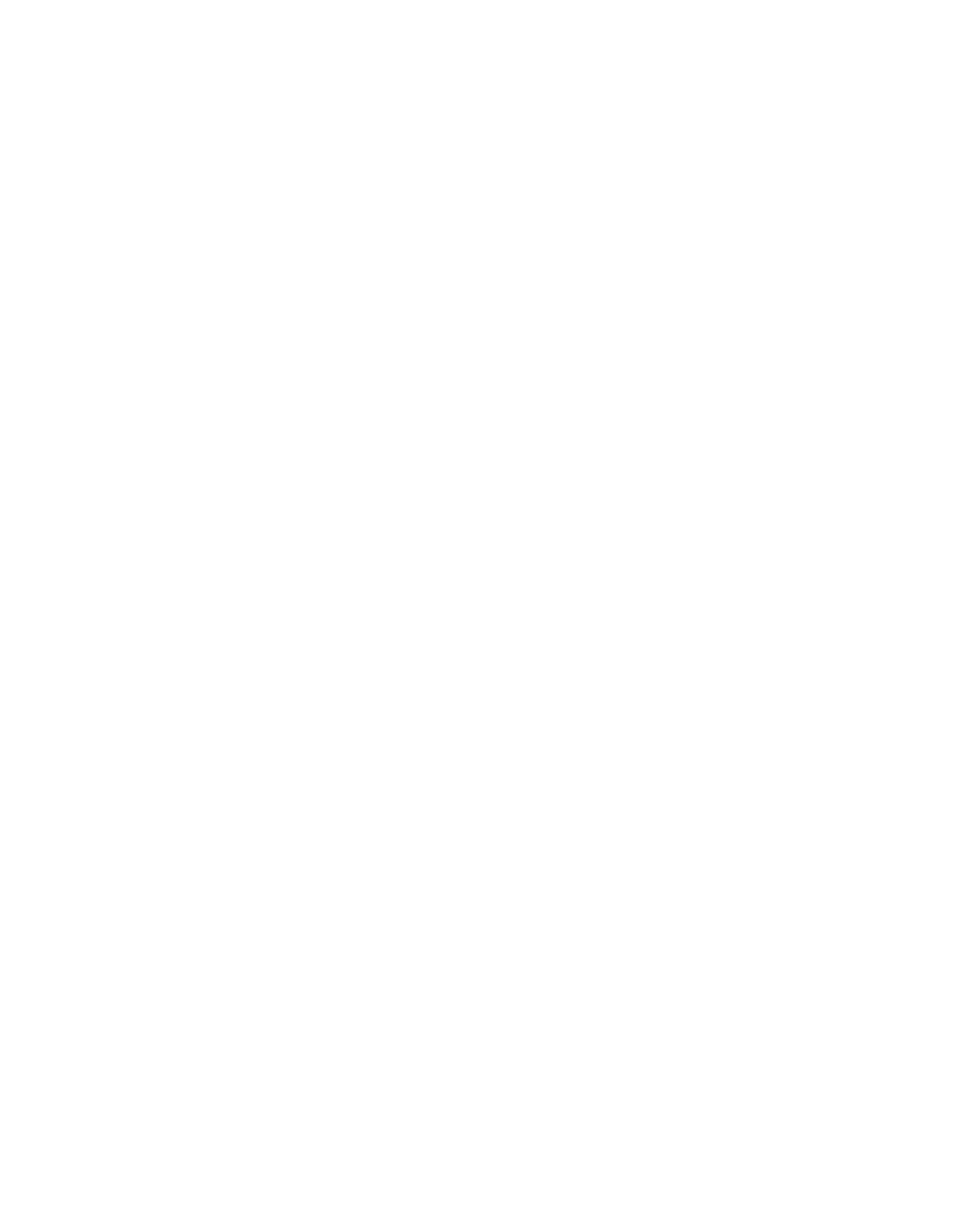



# 8. Economic Vitality and Neighborhoods

| <b>Table of Contents</b>                                              | Page |
|-----------------------------------------------------------------------|------|
|                                                                       |      |
| Economic Vitality and Neighborhoods - Expenditure Summary 2020 - 2023 | 159  |
| <b>Assessor of Real Estate</b>                                        | 161  |
| <b>Community Development</b>                                          | 165  |
| <b>Convention and Visitor Bureau</b>                                  | 169  |
| Economic Development                                                  | 173  |
| Economic Development - Outside Agencies                               |      |
| Partnership for a New Phoebus                                         | 176  |
| Phoebus Events, LLC                                                   | 177  |

This section includes the individual budgets of the departments that comprise the Economic Vitality and Neighborhoods business team. Each department's budget includes a three-year expenditure and position summary as well as a listing of PFT positions for the budgeted fiscal year. A budget note explaining any major changes to the departmental budget is also included.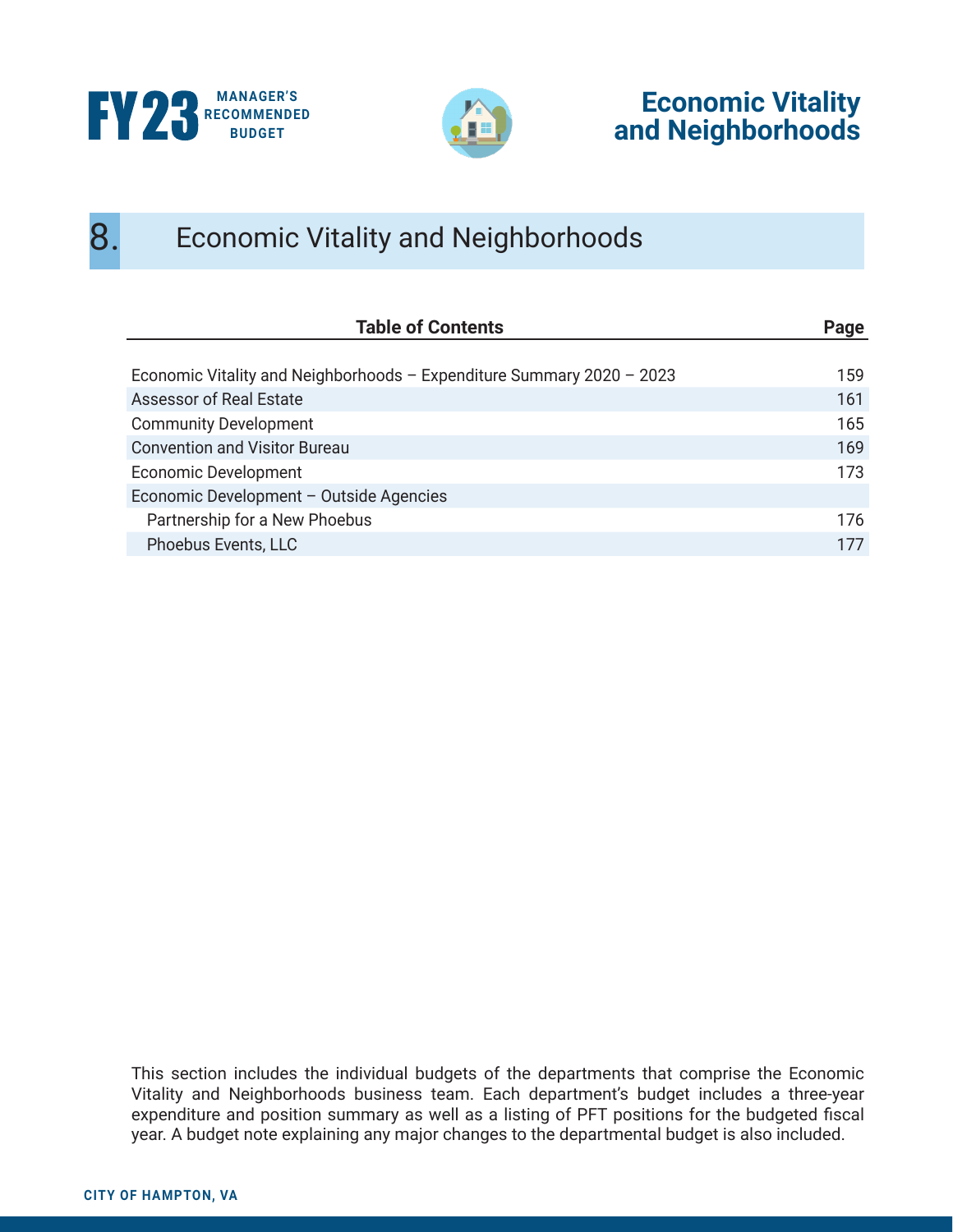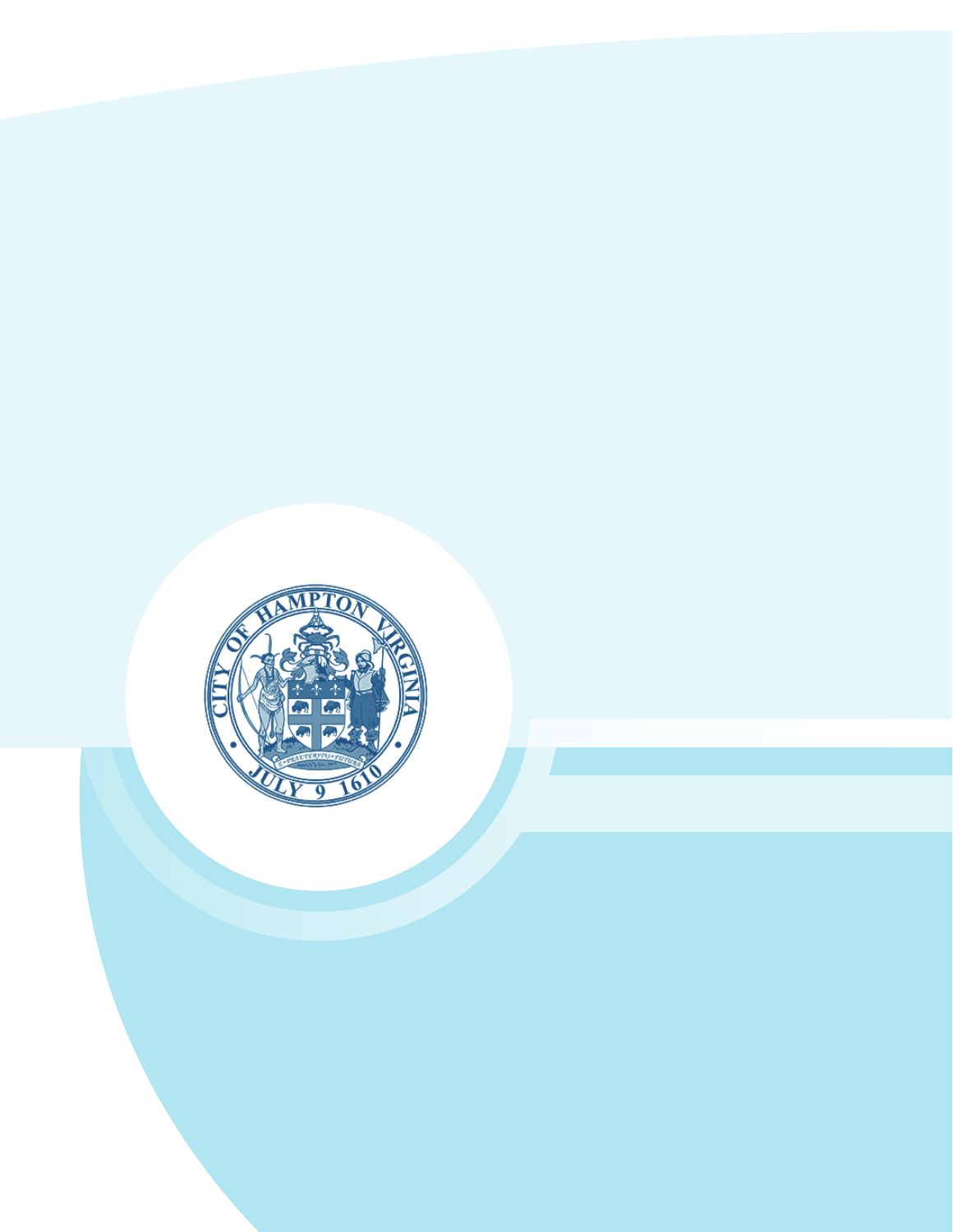



# **Economic Vitality and Neighborhoods – Expenditure Summary**

## Mission

The goal of the Economic Vitality and Neighborhoods business team is to foster economic growth and ensure the City's neighborhoods and communities are clean, properly ordered and resilient.

| Departmental Breakdown               |                       |                       |                       |                         |                       |                         |  |  |
|--------------------------------------|-----------------------|-----------------------|-----------------------|-------------------------|-----------------------|-------------------------|--|--|
| <b>Departments</b>                   | 2020<br><b>Actual</b> | 2021<br><b>Actual</b> | 2022<br><b>Budget</b> | 2022<br><b>Adjusted</b> | 2023<br><b>Budget</b> | Increase/<br>(Decrease) |  |  |
| <b>Assessor of Real Estate</b>       | 1,152,438             | 1,130,179             | 1,281,729             | 1,311,364               | 1,273,548             | (37, 816)               |  |  |
| <b>Community Development</b>         | 2,895,719             | 3,159,567             | 3,675,908             | 3,747,053               | 4,184,974             | 437,921                 |  |  |
| <b>Convention and Visitor Bureau</b> | 2,230,242             | 2,034,455             | 2,366,684             | 2,396,072               | 2,409,751             | 13,679                  |  |  |
| <b>Economic Development</b>          | 1,307,250             | 1,141,556             | 1,488,227             | 1,509,782               | 1,471,929             | (37, 853)               |  |  |
| <b>Grand Total</b>                   | 7,585,650             | 7,465,757             | 8,812,548             | 8,964,271               | 9,340,202             | 375,931                 |  |  |

## Percentage of Team's FY 2023 Budget



\* Note: Funding for the outside agencies in this business team is housed within Economic Development's operating budget.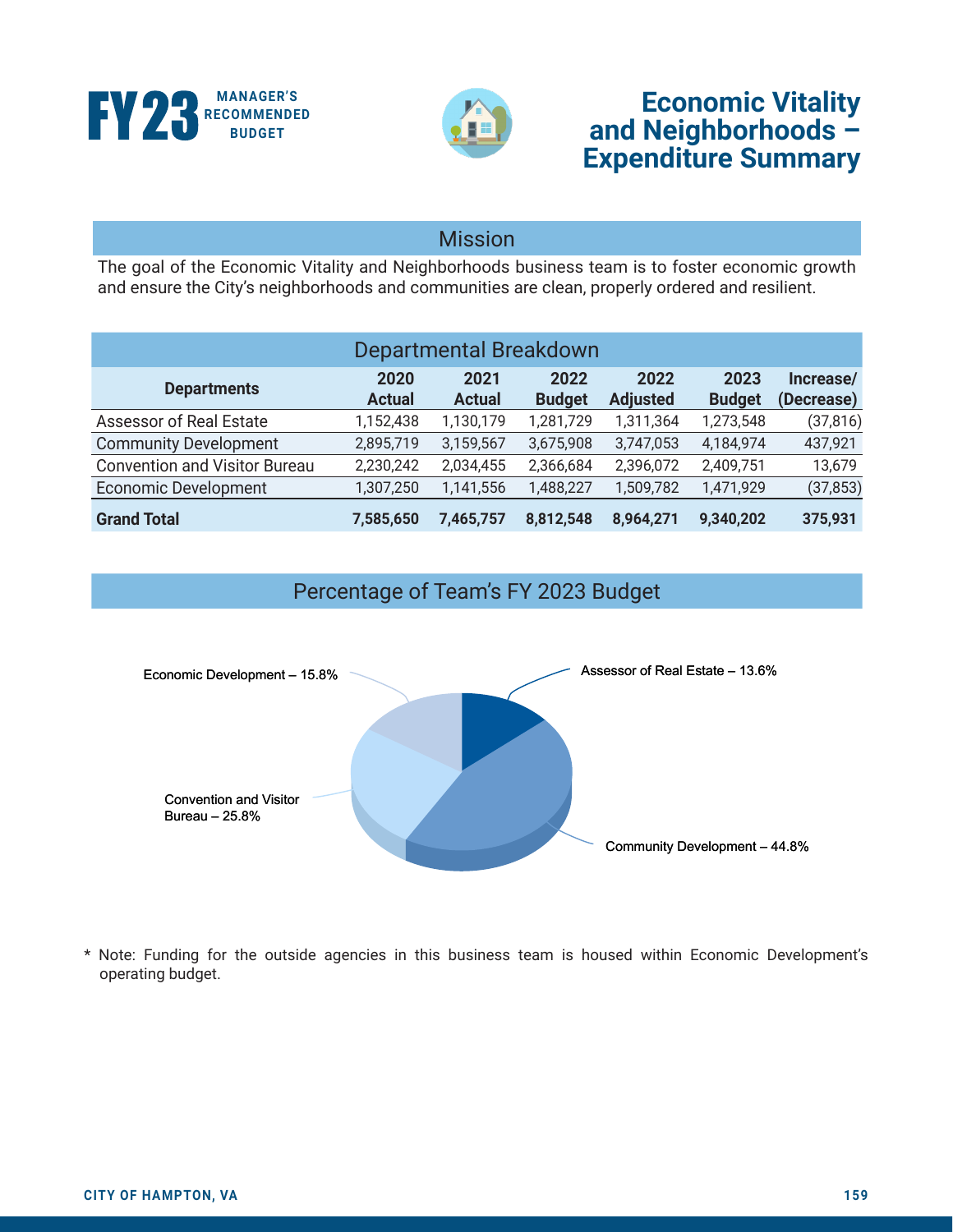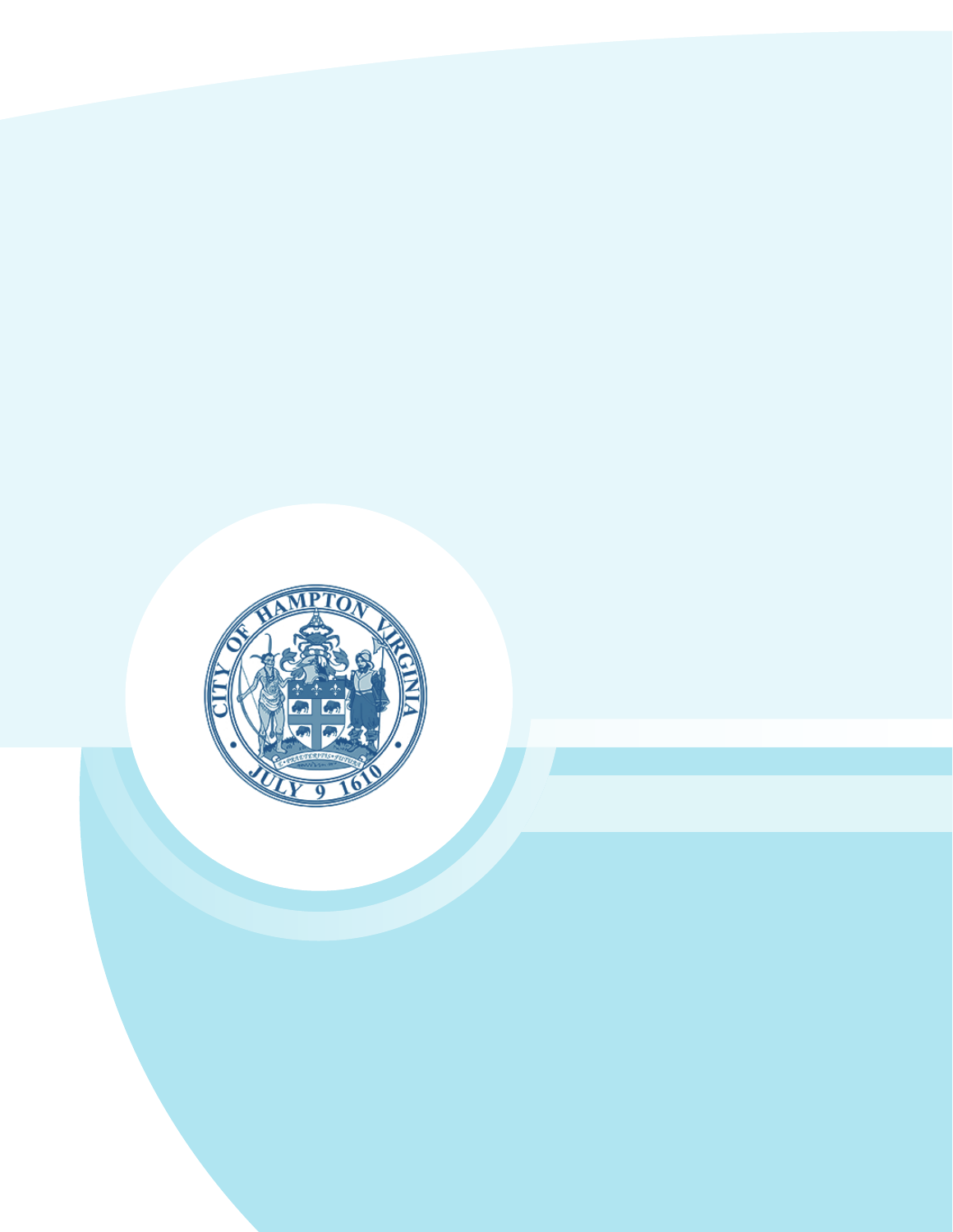



# **Assessor of Real Estate**

## Mission

The mission of the Assessor of Real Estate is to fairly and equitably assess real estate in the City of Hampton annually and provide accurate property information under the authority of the Constitution of Virginia Code of Virginia and Municipal Code of Hampton. All of this is completed in accordance with professional practice standards.



| Permanent Full-Time (PFT) Staffing History |                |                |                       |                  |                       |                         |  |
|--------------------------------------------|----------------|----------------|-----------------------|------------------|-----------------------|-------------------------|--|
|                                            | 2020<br>Actual | 2021<br>Actual | 2022<br><b>Budget</b> | 2022<br>Adjusted | 2023<br><b>Budget</b> | Increase/<br>(Decrease) |  |
| <b>PFT Positions</b>                       | 18.0           | 18.0           | 18.0                  | 18.0             | 18.0                  | 0.0                     |  |

## *Budget Note*

The FY22 Adjusted Budget numbers reflect funding for a 3% general wage increase (GWI) that was originally budgeted in Retirement and Employee Benefits. The overall decrease in this budget is attributed to salaries of vacated positions returning to the minimum of the range, offset by a slight increase in fixed costs.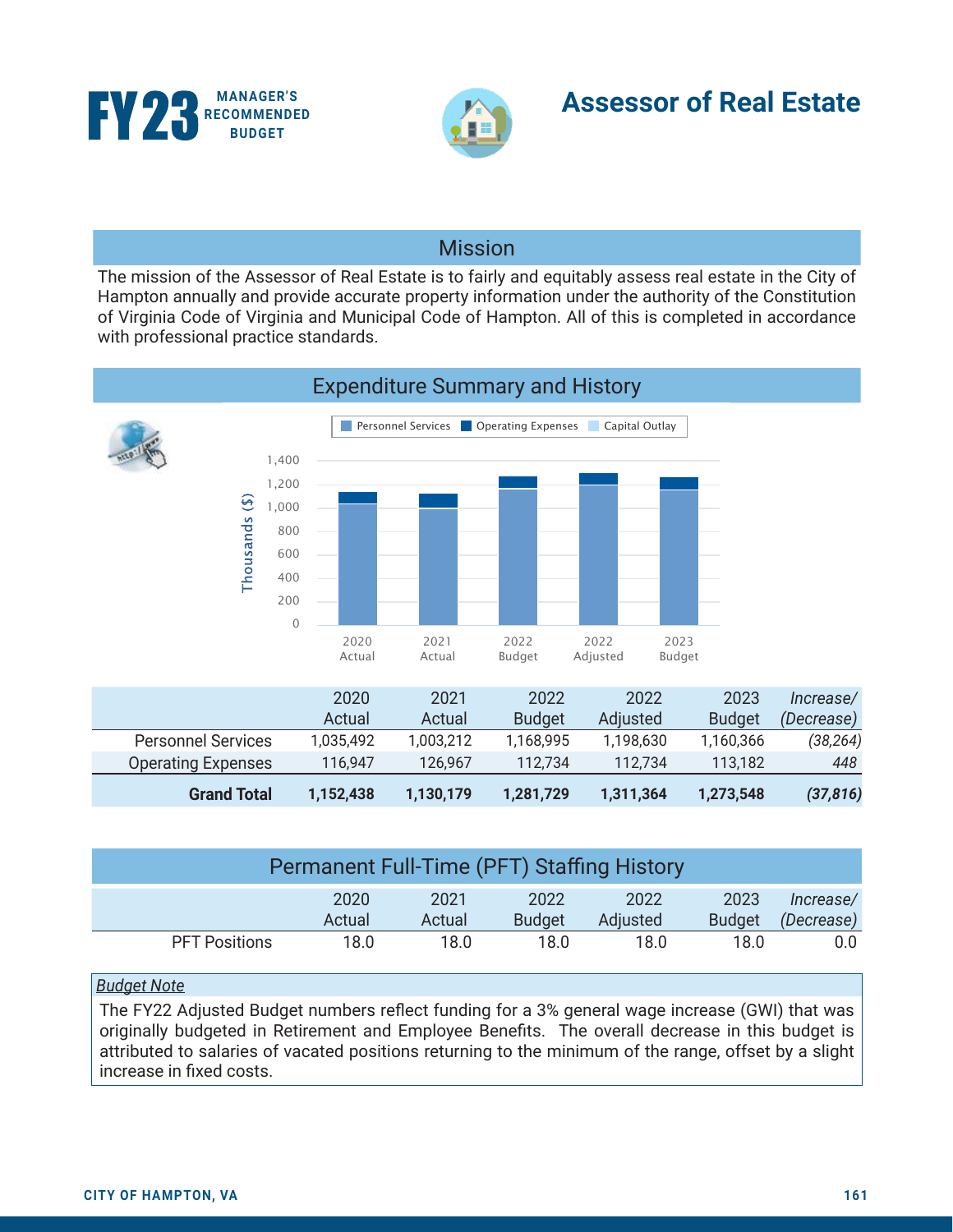



# **Assessor of Real Estate**

| <b>2023 PFT Positions</b>             |                            |          |  |  |  |  |  |
|---------------------------------------|----------------------------|----------|--|--|--|--|--|
| # of PFT<br><b>Position</b>           | <b>Position</b>            | # of PFT |  |  |  |  |  |
| <b>Appraisal Services Coordinator</b> | Deputy City Assessor       |          |  |  |  |  |  |
| Appraisal Technician                  | Jr. Appraiser              |          |  |  |  |  |  |
| Appraiser<br>4                        | Real Estate Assesments Mgr |          |  |  |  |  |  |
| Appraiser - Senior<br>6               | <b>Real Estate Supv</b>    |          |  |  |  |  |  |
| <b>City Assessor</b>                  | <b>Title Examiner</b>      |          |  |  |  |  |  |
|                                       |                            |          |  |  |  |  |  |

**Grand Total: 18**

| <b>Performance Indicators</b>                                    |             |                       |                       |                         |                       |  |  |  |
|------------------------------------------------------------------|-------------|-----------------------|-----------------------|-------------------------|-----------------------|--|--|--|
| <b>Indicator</b>                                                 | <b>Type</b> | 2020<br><b>Actual</b> | 2021<br><b>Actual</b> | 2022<br><b>Estimate</b> | 2023<br><b>Target</b> |  |  |  |
| Assessment-Sales Ratio                                           | Outcome     | 99%                   | 100%                  | 100%                    | 100%                  |  |  |  |
| # of Parcels Inspected                                           | Outcome     | 20,000                | 20,000                | 20,000                  | 20,000                |  |  |  |
| % of Completed Permits Processed at<br><b>Land Book Creation</b> | Outcome     | 100%                  | 100%                  | 100%                    | 100%                  |  |  |  |
| # of Appeals Processes                                           | Output      | 58                    | 99                    | 100                     | 100                   |  |  |  |
| # of Parcels Assessed                                            | Output      | 51,201                | 51,273                | 51,415                  | 51,500                |  |  |  |
| # of Parcels in Exemption Programs                               | Output      | 2,027                 | 2,010                 | 2,027                   | 2,008                 |  |  |  |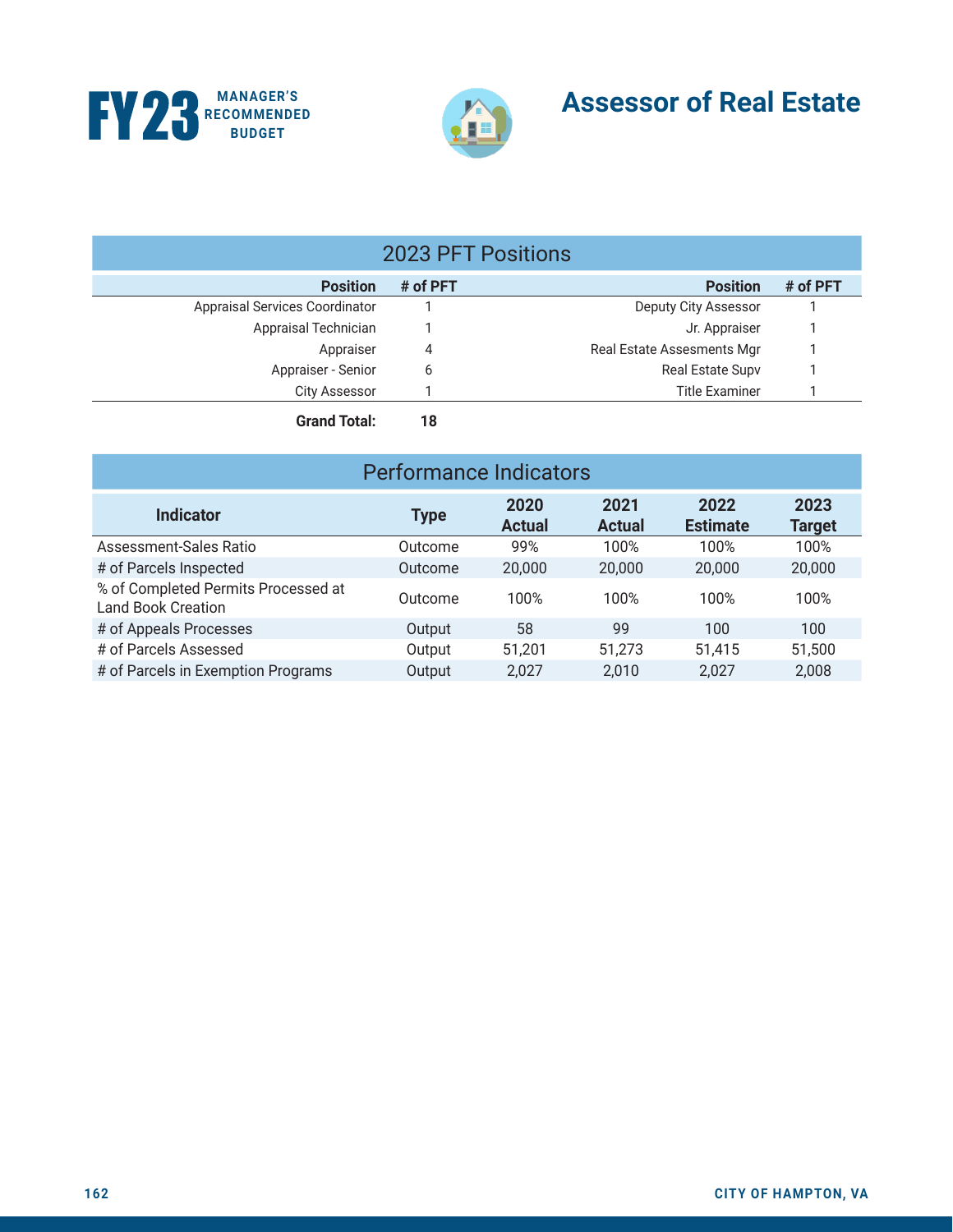



# **Assessor of Real Estate**

## Services Breakdown and Descriptions

**Total Funding: \$1,273,548**



## **Leadership & Management \$148,094**

Provide leadership and management for all assessment and information functions and responsibilities. Oversee the annual reassessment program which becomes effective July 1st of each year and includes mailing change of assessment notices during the preceding months. Coordinate supplemental assessments of new construction throughout the year, as well as partial assessments, as of January 1st. Provide the forecast of taxable real property to the City Manager in the form of a preliminary Land Book by February 1st. Publish the Land Book, which provides the basis for the tax roll, by September 1st.

## **Real Estate Valuation \$961,923**

Conduct complex research, analysis and valuation on all commercial and residential properties in the City annually. This research includes obtaining information from primary and secondary sources such as property owners, attorneys, real estate agents and other real estate professionals. Conduct office reviews of assessments, prepare cases to be presented to the Board of Review and provide expert witness for cases that progress to the court system. Assessments are also conducted for parcels being split or combined. Provide information to the public and internal customers within twenty-four hours of request.

## **Residential Assessment (Board of Review) \$2,345**

Five-member citizen board, appointed by the City Council and authorized by the Municipal Code of the City of Hampton and the Code of Virginia to hear cases of assessment appeals each May and June, following the January mailing of change in assessment notices.

## **Technical/Administration \$137,781**

Provide technical support and assistance with data entry and administrative support to the land use, exemption and rehabilitation tax credit programs, as well as the Board of Review. Update the property database with information from the Clerk of the Circuit Court on property transfers, wills conveying real estate, property splits and combinations, and ownership changes within ten days of notification. Change of address requests are normally updated within five days. Abatements and supplements are also processed.

## **Fixed Cost \$23,405**

This service accounts for various fixed costs for the department, including auto/fleet, IT, and risk management costs.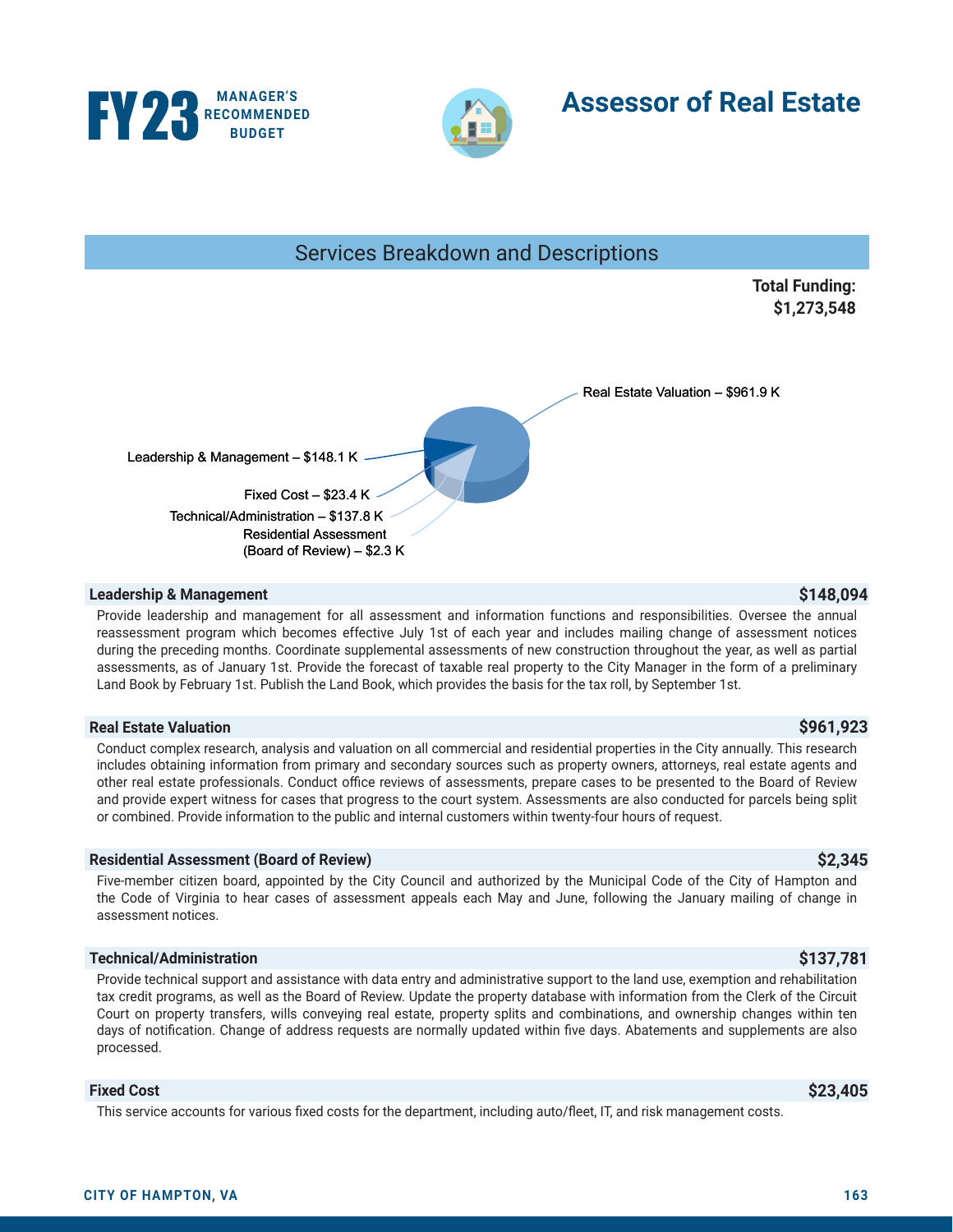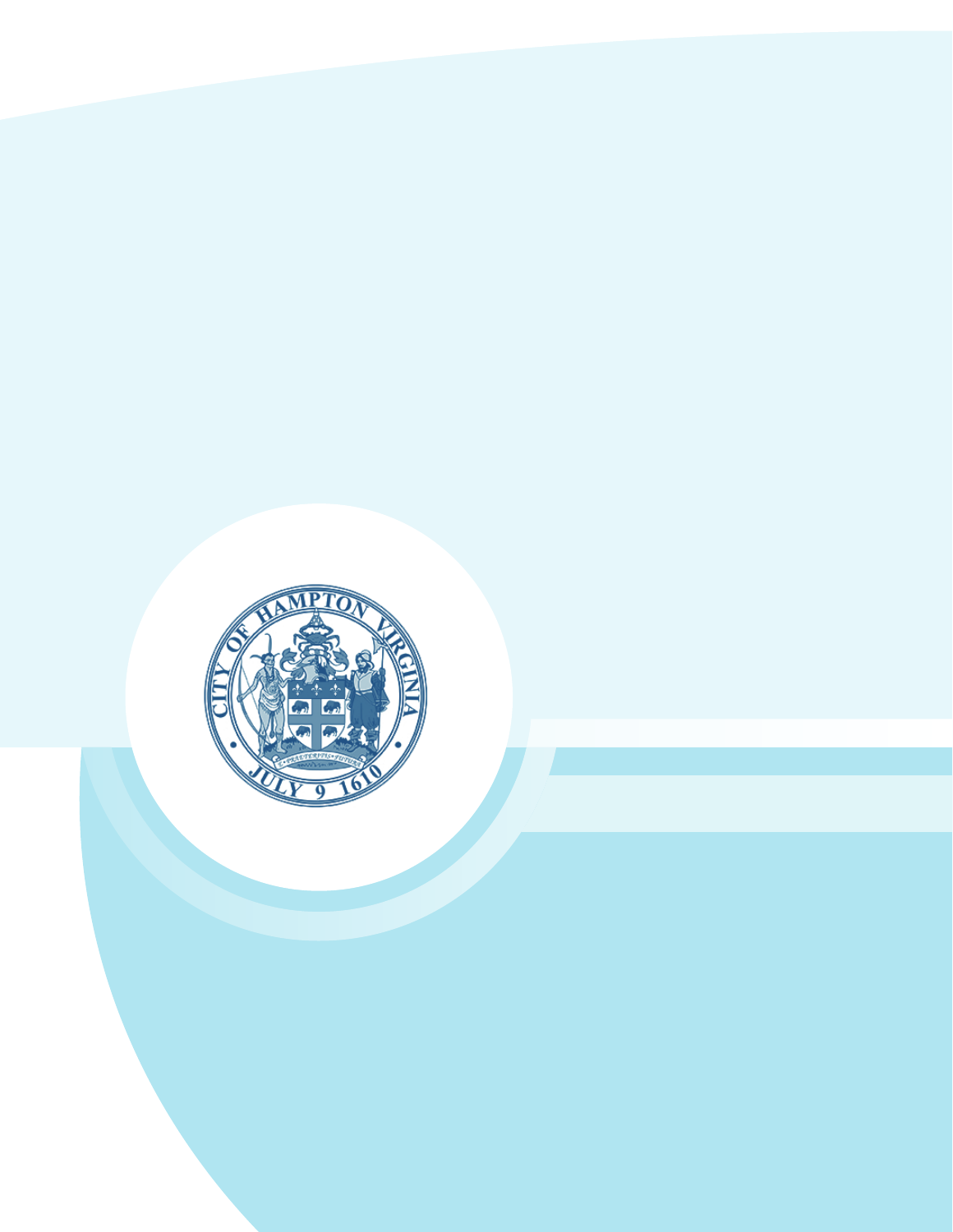



## Mission

The mission of Community Development is to promote the health, safety and welfare of citizens, neighborhoods and districts through orderly land use and development. Additionally, Community Development seeks to preserve historic and natural resources in an efficient and effective manner, which contributes to the goal of making Hampton the most livable City in Virginia.



|                           | 2020      | 2021      | 2022          | 2022      | 2023          | Increase/  |
|---------------------------|-----------|-----------|---------------|-----------|---------------|------------|
|                           | Actual    | Actual    | <b>Budget</b> | Adjusted  | <b>Budget</b> | (Decrease) |
| <b>Personnel Services</b> | 2,293,757 | 2,447,560 | 2,830,545     | 2,901,690 | 3,322,513     | 420,823    |
| <b>Operating Expenses</b> | 530,923   | 600.819   | 772.463       | 772,463   | 782.061       | 9,598      |
| Capital Outlay            | 71.040    | 111.188   | 72,900        | 72,900    | 80.400        | 7,500      |
| <b>Grand Total</b>        | 2,895,719 | 3,159,567 | 3,675,908     | 3,747,053 | 4,184,974     | 437,921    |

| Permanent Full-Time (PFT) Staffing History |                |                |                       |                  |                       |                         |  |
|--------------------------------------------|----------------|----------------|-----------------------|------------------|-----------------------|-------------------------|--|
|                                            | 2020<br>Actual | 2021<br>Actual | 2022<br><b>Budget</b> | 2022<br>Adjusted | 2023<br><b>Budget</b> | Increase/<br>(Decrease) |  |
| <b>PFT Positions</b>                       | 54.0           | 55.0           | 56.0                  | 56.0             | 65.0                  | 9.0                     |  |

## *Budget Note*

The FY22 Adjusted Budget numbers reflect funding for a 3% general wage increase (GWI) that was originally budgeted in Retirement and Employee Benefits. The increase in this budget is attributed to the addition of nine (9) permanent full-time (PFT) positions; associated operating expenses; and an increase in fixed costs. The positions added are as follows: one (1) Business Development Coordinator to assist new, small business owners through the City's various approval and compliance processes; one (1) Neighborhood Development Associate being transitioned from the Community Development Block Grant Fund; one (1) Plan Reviewer I and one (1) Zoning Official to improve turnaround time for review/issuance of permits; and, five (5) Code Inspector to support increased frequency of inspections and conduct strategically targeted enforcement along with funding for the associated operating expenses; and, a slight increase in fixed costs.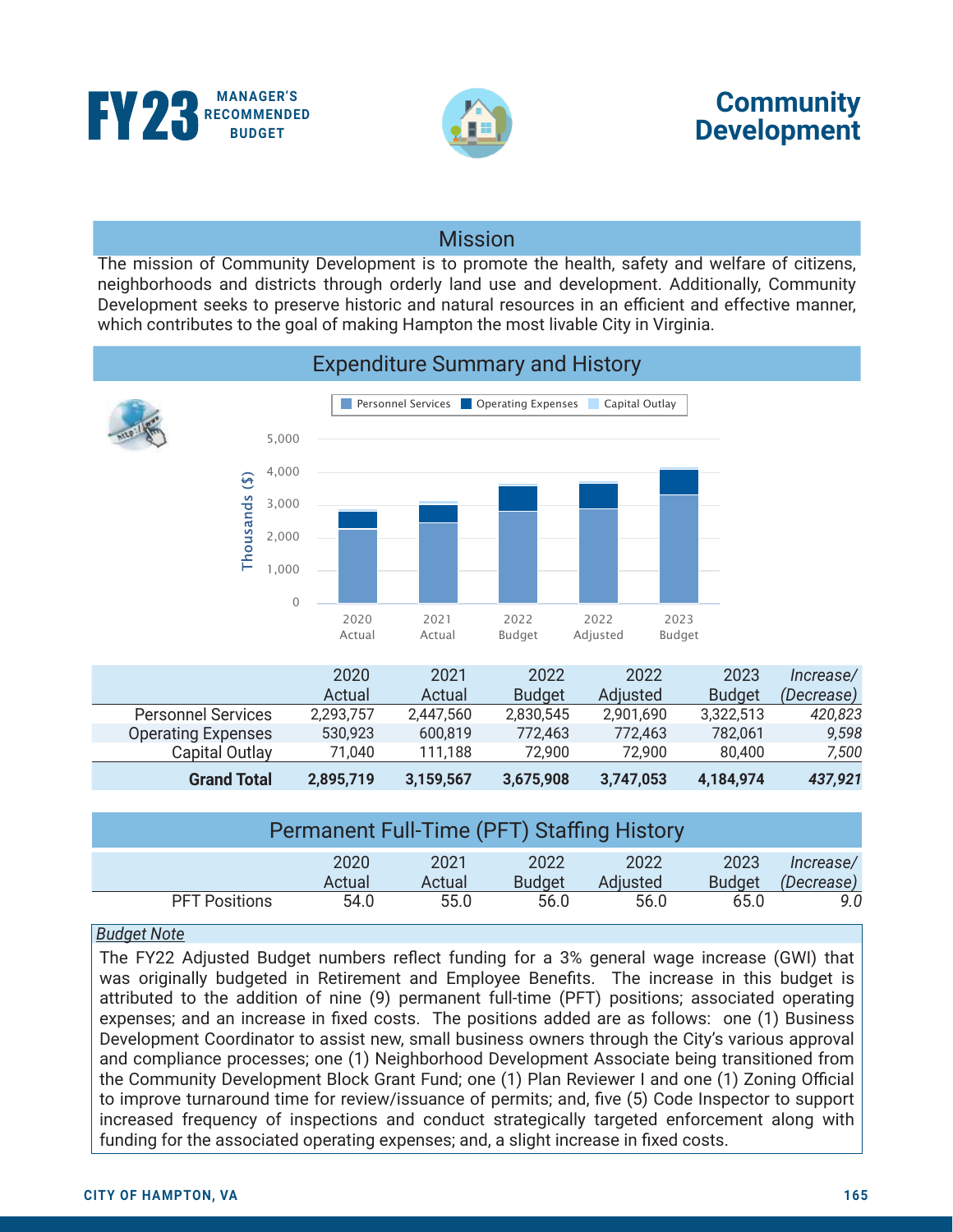



# **Community Development**

|                                      |                | <b>2023 PFT Positions</b>             |                |
|--------------------------------------|----------------|---------------------------------------|----------------|
| <b>Position</b>                      | # of PFT       | <b>Position</b>                       | # of PFT       |
| Administrative Assistant             | 3              | Land Development/env Inspec II        |                |
| Administrative Assistant-sr          | $\overline{2}$ | Neighborhood Development Assoc        | 5              |
| <b>Building Codes Inspec II</b>      |                | Permit Technician                     | 2              |
| <b>Building Codes Inspector I</b>    | $\overline{2}$ | <b>Permit Technician II</b>           |                |
| <b>Building Official</b>             | 1              | Planner-senior                        |                |
| <b>Business Services Coordinator</b> |                | Planning & Zoning Mgr                 |                |
| Chief Neigh Development Spec         |                | Plans Reviewer I                      | $\overline{2}$ |
| <b>Chief Planner</b>                 | 1              | <b>Plans Reviewer II</b>              | $\overline{2}$ |
| <b>City Planner</b>                  | 4              | Plumbing/mech Inspect II              |                |
| Code Official                        |                | Plumbing/mechanical Inspec I          | $\overline{2}$ |
| Codes Compliance Inspec-senior       | $\overline{2}$ | <b>Resiliency Specialist</b>          | 1              |
| Codes Compliance Inspector           | 9              | <b>Senior Plans Reviewer</b>          |                |
| Dep Zoning Administrator             |                | Site Plan/sub Div Agent               | $\overline{2}$ |
| Deputy Director-comm Devel           |                | Site/plan Review Chief Agent          |                |
| Dev Services Center Mgr              |                | Support Services Admin Coord          |                |
| Director, Community Devel            |                | <b>Support Services Finance Coord</b> |                |
| Electrical Inspec I                  |                | <b>Support Services Project Coord</b> |                |
| Electrical Inspec II                 |                | <b>Zoning Official</b>                | 3              |
| Housing/neigh Services Mgr           |                | Zoning Official-senior                |                |

**Grand Total: 65**

| <b>Performance Indicators</b>                                                                                             |             |                       |                       |                         |                       |  |  |  |
|---------------------------------------------------------------------------------------------------------------------------|-------------|-----------------------|-----------------------|-------------------------|-----------------------|--|--|--|
| <b>Indicator</b>                                                                                                          | <b>Type</b> | 2020<br><b>Actual</b> | 2021<br><b>Actual</b> | 2022<br><b>Estimate</b> | 2023<br><b>Target</b> |  |  |  |
| Average concurrence rate between staff<br>and Boards and Commissions that we<br>serve                                     | Outcome     | 83%                   | 82%                   | 85%                     | 85%                   |  |  |  |
| % of new construction inspections<br>performed within 2 business days of<br>request                                       | Outcome     | 94%                   | 98%                   | 95%                     | 95%                   |  |  |  |
| % of on-time plan review (residential=7<br>days, commercial=24 days, site plan=30<br>days, subdivision=60 days)           | Outcome     | 82%                   | 81%                   | 90%                     | 100%                  |  |  |  |
| % of Property Maintenance, Zoning and<br>City Code violations closed on time                                              | Outcome     | 92%                   | 90%                   | 95%                     | 95%                   |  |  |  |
| # of direct connections made through<br>neighborhood leader education,<br>organization consulting and sponsored<br>events | Output      | 5,610                 | 4,181                 | 4,200                   | 4,500                 |  |  |  |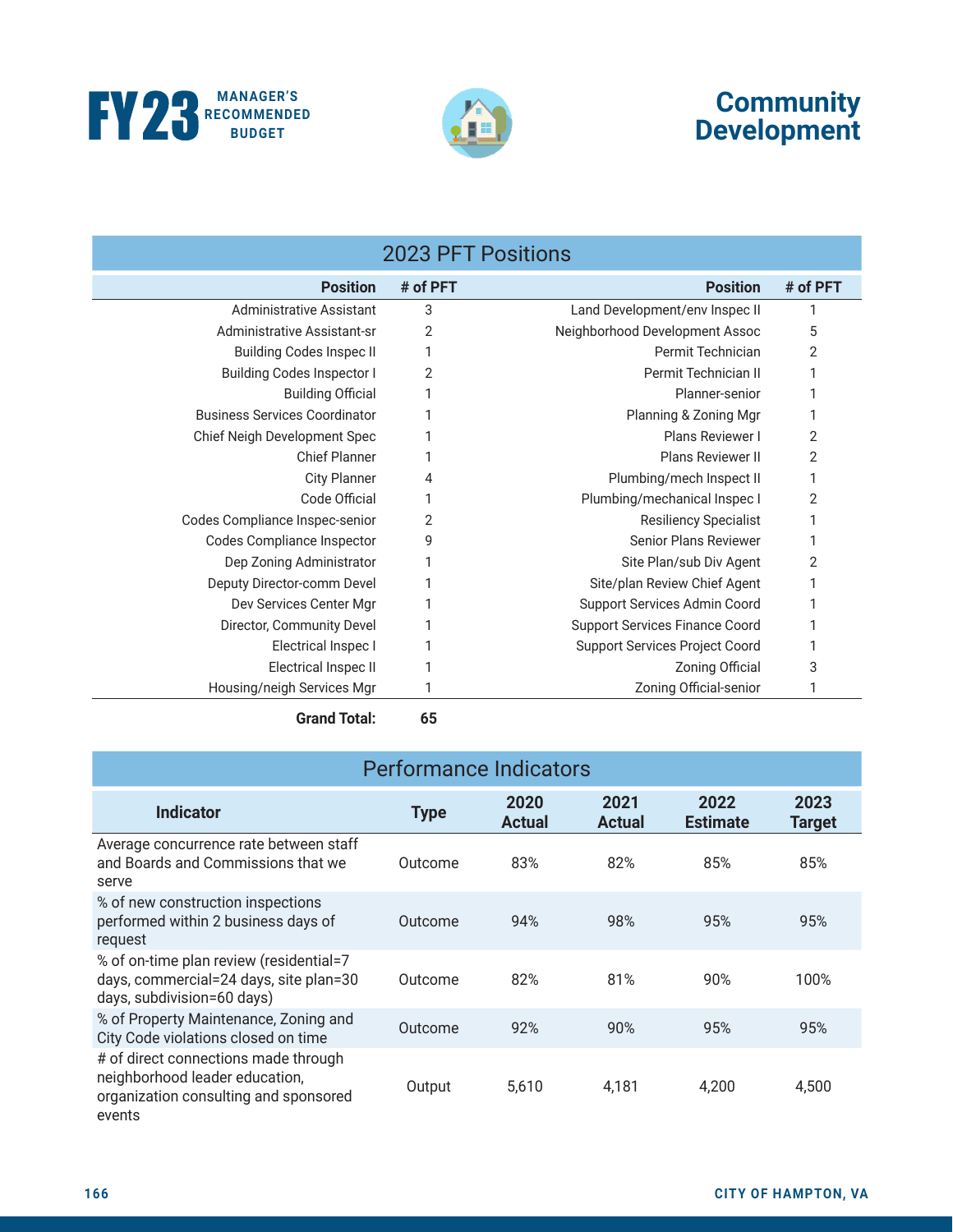







## **Leadership & Management \$337,634**

Provide leadership and management for the Community Development Department so that the objectives of the Community Plan are met. Provide guidance for the daily activities of staff for the six major divisions of Community Development. Manage the budget and administrative functions of the department and provide technical resources for difficult issues.

## **Construction Inspections \$633,709**

Perform inspections of new construction (building, plumbing, mechanical, fuel, gas, and electrical) to ensure compliance with the International Building Code, International Residential Code, International Plumbing Code, International Mechanical Code, International Fuel Gas Code, and the National Electrical Code. Provide timely response to inspection requests by performing them within two working days of their request.

## **Development Services Center by Contract Center <b>***S932,260*

Serve as a single point of contact for all regulated improvements to private property through the review and issuance of building, plumbing, mechanical and electrical permits, and the processing and cashiering of permits. Improvements range from new office or industrial buildings, apartment complexes, commercial renovations, and retail buildings, to new, single-family dwellings, additions, repairs, fences and sheds. Assist property owners and developers in complying with site plan and subdivision requirements to enable development in the City.

## **Housing & Neighborhood \$357,911**

Invest time and resources in neighborhoods by building the capacity of organizations; fostering community partnerships; directing strategic reinvestment; and improving civic engagement in order to ensure Hampton's neighborhoods are healthy and thriving places for all citizens to live, work and play. Provide educational opportunities, community engagement guidance, grant support, and housing policy leadership to city, non-profit and neighborhood leaders.

## **CITY OF HAMPTON, VA 167**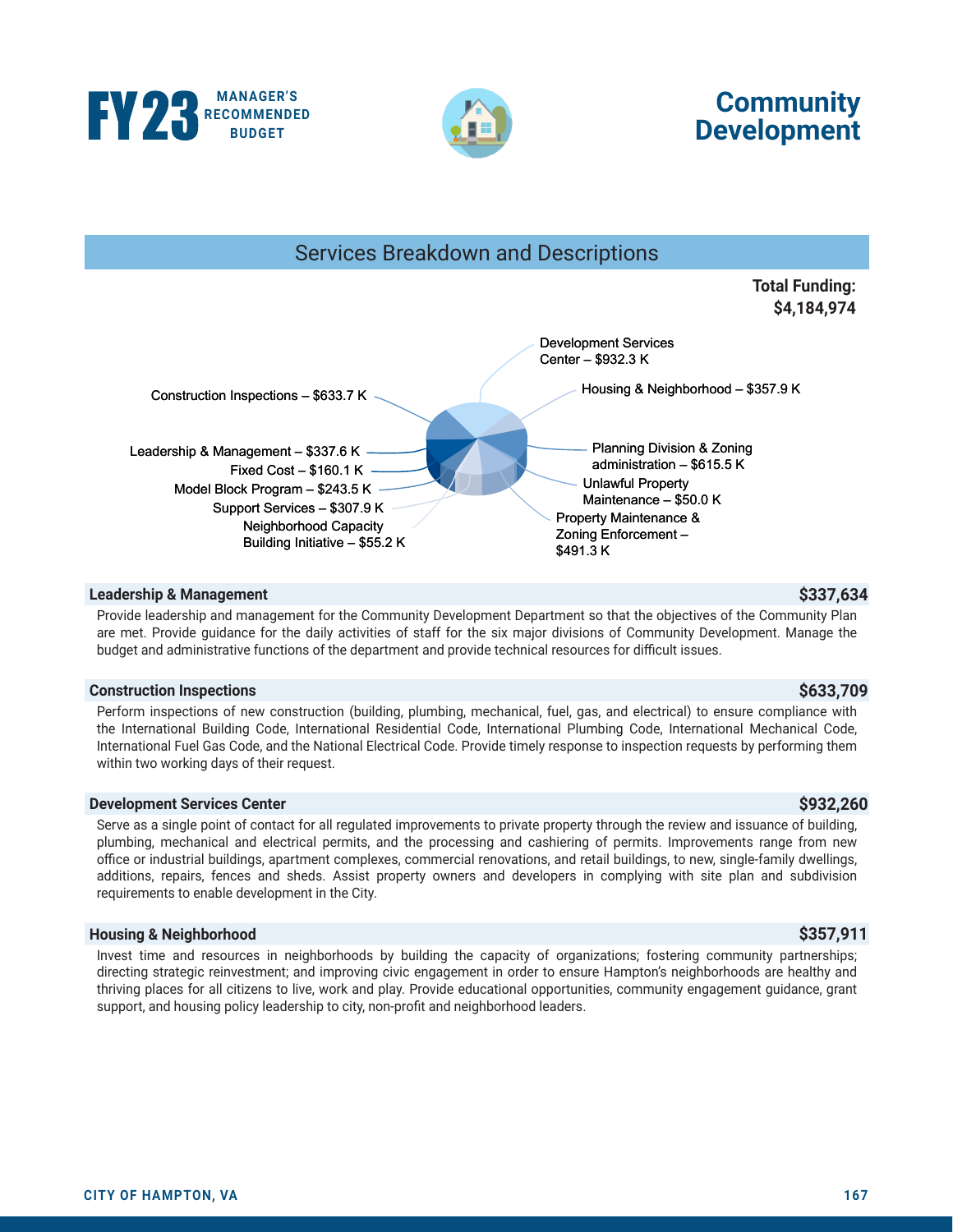## **Planning Division & Zoning administration \$615,507**

Provide strategic master plans, the Community Plan, and policies to support the major development decisions our community makes to achieve our vision of "Making Hampton the Most Livable City in Virginia." These plans and policies integrate the visions of residents, businesses and local officials into a strategy for managing change. Provide for the implementation of City plans and policies through evaluation of land use applications and administration of the zoning ordinance. Support the City's Planning Commission, Board of Zoning Appeals and the Wetlands Board. Provide technical support and information on development-related issues to residents and businesses.

## **Property Maintenance & Zoning Enforcement \$491,255**

Perform proactive inspections and respond to complaints regarding existing structures, both residential and commercial, in an assigned geographic area to ensure compliance with the International Property Maintenance Code, the City of Hampton Zoning Ordinance and numerous other care of premise ordinances (weed and debris, inoperative vehicle, graffiti) so as to reduce substandard structures and structures with major and minor deterioration. Enforcement of the Zoning Ordinance ensures orderly land development. Enforcement of the Hampton Wetlands Ordinance and Chesapeake Bay Preservation District Ordinance helps preserve the environment. The funds for the Safe and Clean Initiative are also included under this category.

### **Support Services \$307,936**

Provide records management, data collection (performance and otherwise), leadership for all department technology (including BasicGov), clerical support to the five Boards/Commissions, and administrative support to the Director, Deputy Director, and the five department divisions that include the activities of budgeting/procurement, payroll, leave management, and back-up processing and cashiering of permits, budget oversight, citizen inquiries, and FOIA requests.

### **Neighborhood Capacity Building Initiative \$55,188**

Work in key neighborhoods to: 1) build stronger relationships with neighborhood leaders; 2) improve the ability of neighborhood leaders to foster a sense of community, develop effective communication structures, establish priorities, and achieve community goals; and 3) support the development of community partnerships that leverage resources to support neighborhood priorities.

### **Unlawful Property Maintenance \$50,000**

Perform inspections and provide for the removal of shrubs, trees and other undergrowth which are found to be in violation of City Code.

### **Model Block Program \$243,515**

Assemble between five to ten, small postwar homes to renovate as a model block to show how new life could be infused to older housing stock that is not currently competitive in the market.

## **Fixed Cost \$160,059**

This service accounts for various fixed costs for the department, including auto/fleet, IT, and risk management costs.

## **Manager's Recommended BUDGET**



**Community Development**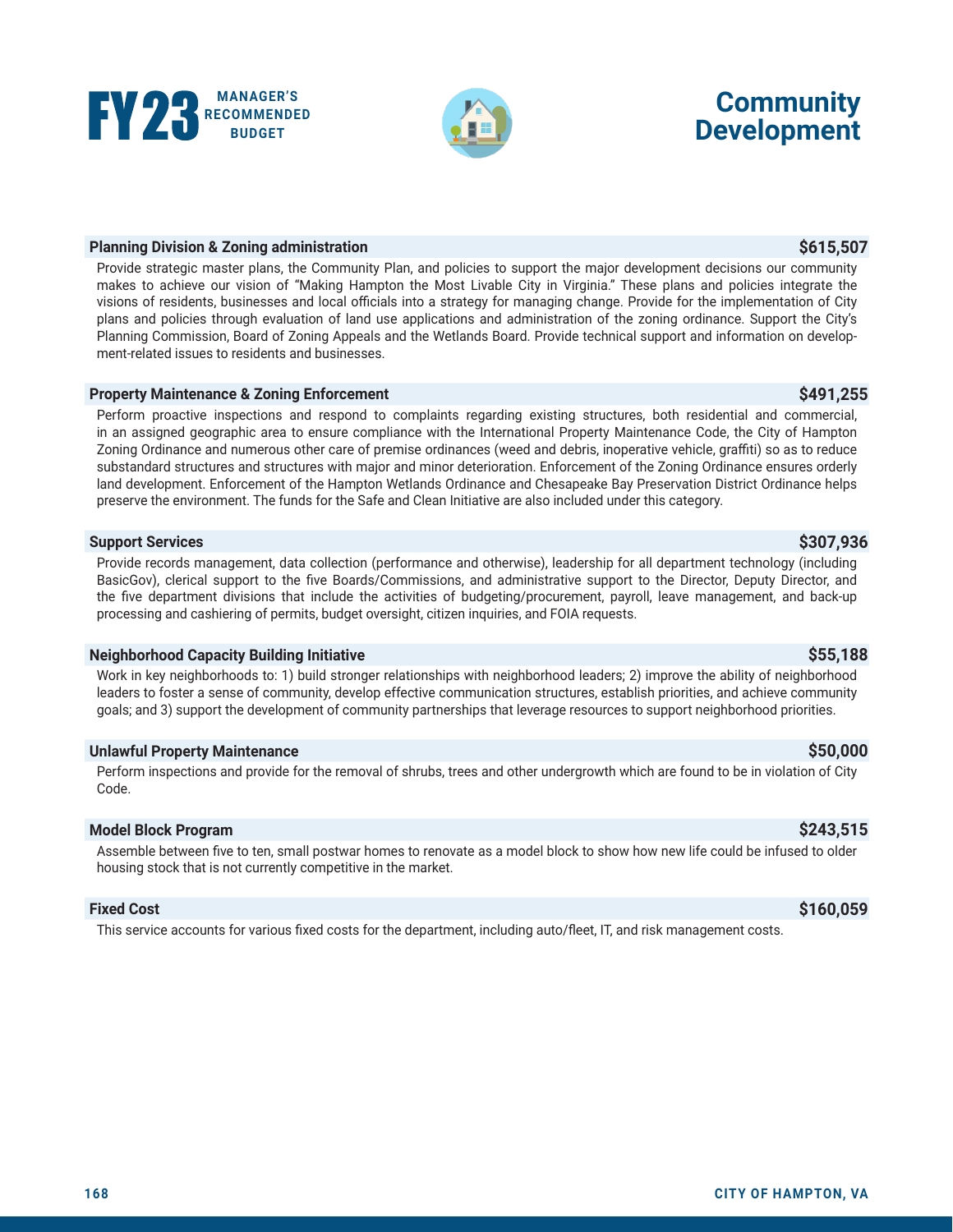



# **Convention and Visitor Bureau**

## Mission

The mission of the Convention and Visitor Bureau (CVB) is to generate revenue for the City by marketing Hampton as a destination to travelers, for both business and leisure, thus producing revenue in the form of lodging, meal, retail, admission and other associated taxes.



| <b>Grand Total</b>        | 2.230.242 | 2.034.455 | 2.366.684 | 2.396.072 | 2.409.751 | 13.679 |
|---------------------------|-----------|-----------|-----------|-----------|-----------|--------|
| Capital Outlay            | 3.639     | 908       |           |           |           |        |
| <b>Operating Expenses</b> | 1,466,365 | 1.246.603 | 1.498.448 | 1.498.448 | 1.498.128 | (320)  |

| Permanent Full-Time (PFT) Staffing History |                |                |                       |                  |                       |                         |  |
|--------------------------------------------|----------------|----------------|-----------------------|------------------|-----------------------|-------------------------|--|
|                                            | 2020<br>Actual | 2021<br>Actual | 2022<br><b>Budget</b> | 2022<br>Adjusted | 2023<br><b>Budget</b> | Increase/<br>(Decrease) |  |
| <b>PFT Positions</b>                       | 14.0           | 14.0           | 14.0                  | 14.0             | 14.0                  | 0.0                     |  |
| <b>Budget Note</b>                         |                |                |                       |                  |                       |                         |  |

The FY22 Adjusted Budget numbers reflect funding for a 3% general wage increase (GWI) that was originally budgeted in Retirement and Employee Benefits. This is a maintenance level budget.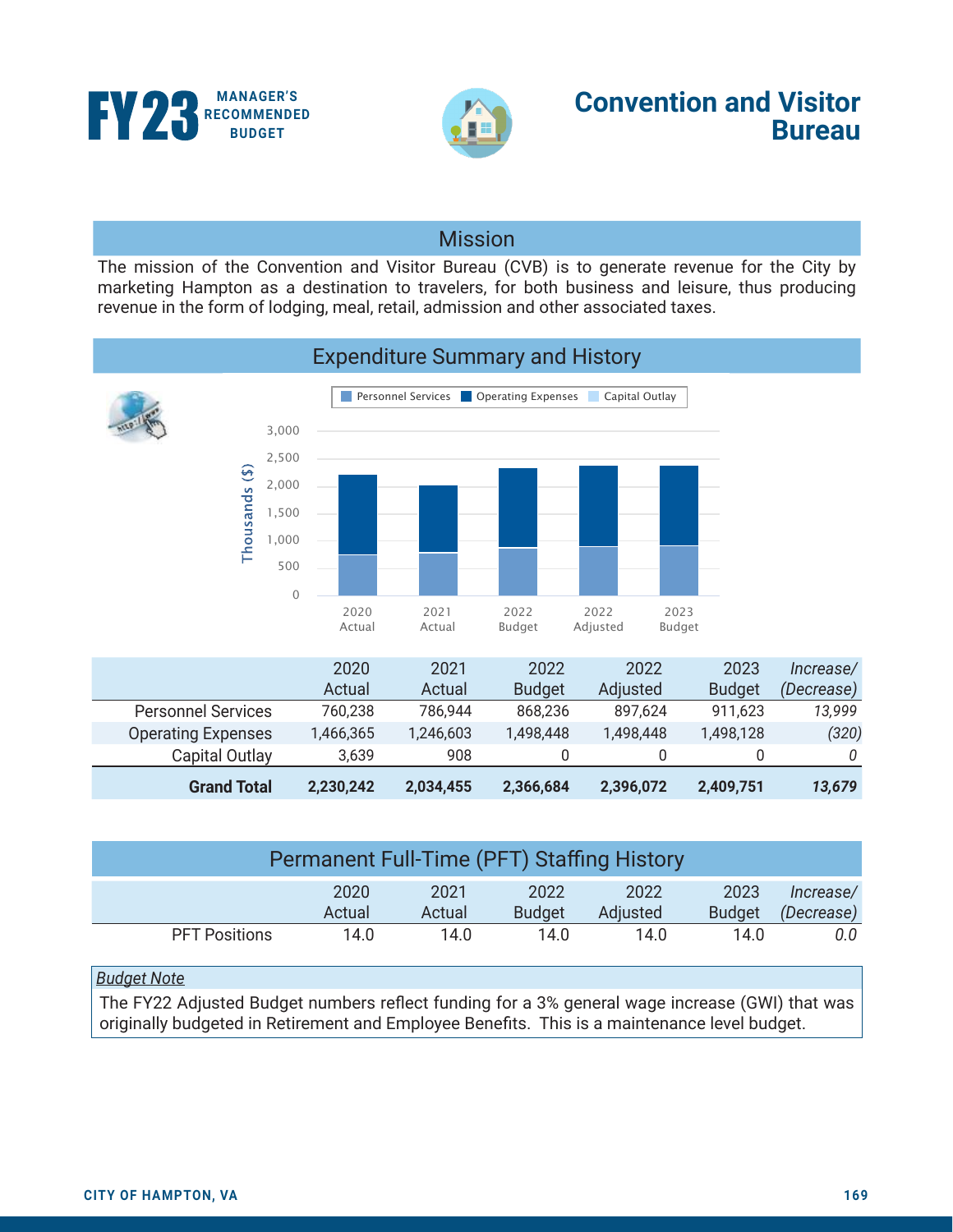



# **Convention and Visitor Bureau**

| <b>2023 PFT Positions</b>  |            |                                   |          |  |  |  |  |
|----------------------------|------------|-----------------------------------|----------|--|--|--|--|
| <b>Position</b>            | $#$ of PFT | <b>Position</b>                   | # of PFT |  |  |  |  |
| Admin Services Manager     |            | Group Services Mgr-senior         |          |  |  |  |  |
| Dir, Convention & Visitors |            | <b>Media Relations Manager</b>    |          |  |  |  |  |
| Director Sales Cony & Tour |            | <b>Media Relations Specialist</b> |          |  |  |  |  |
| Director, Media & Comm Rel |            | <b>Office Specialist</b>          |          |  |  |  |  |
| <b>Group Sales Manager</b> | 4          | Sports & Event Services Mgr       |          |  |  |  |  |
| Group Sales Manager-senior |            |                                   |          |  |  |  |  |
| <b>Grand Total:</b>        | 14         |                                   |          |  |  |  |  |

| <b>Performance Indicators</b>                                                           |             |                       |                       |                         |                       |  |  |
|-----------------------------------------------------------------------------------------|-------------|-----------------------|-----------------------|-------------------------|-----------------------|--|--|
| <b>Indicator</b>                                                                        | <b>Type</b> | 2020<br><b>Actual</b> | 2021<br><b>Actual</b> | 2022<br><b>Estimate</b> | 2023<br><b>Target</b> |  |  |
| # of Hotel room nights booked City-wide in<br>Hampton                                   | Outcome     | 605,607               | 428,440 ytd<br>Oct    | 630,000                 | 650,000               |  |  |
| # of Groups Serviced                                                                    | Outcome     | 85                    | 29                    | 40                      | 90                    |  |  |
| # of visitors to VisitHampton.com                                                       | Outcome     | 404,859               | 96,329 ytd<br>Oct.    | 250,000                 | 300,000               |  |  |
| # of RFPs received                                                                      | Outcome     | 128                   | 51                    | 100                     | 130                   |  |  |
| # of room nights booked based on ERA<br>proforma for Hampton Roads Convention<br>Center | Outcome     | 105                   | 25                    | 80                      | 100                   |  |  |
| # of group leads distributed                                                            | Output      | 211                   | 117                   | 150                     | 200                   |  |  |
| # of media releases distributed                                                         | Output      | 92                    | 29                    | 50                      | 75                    |  |  |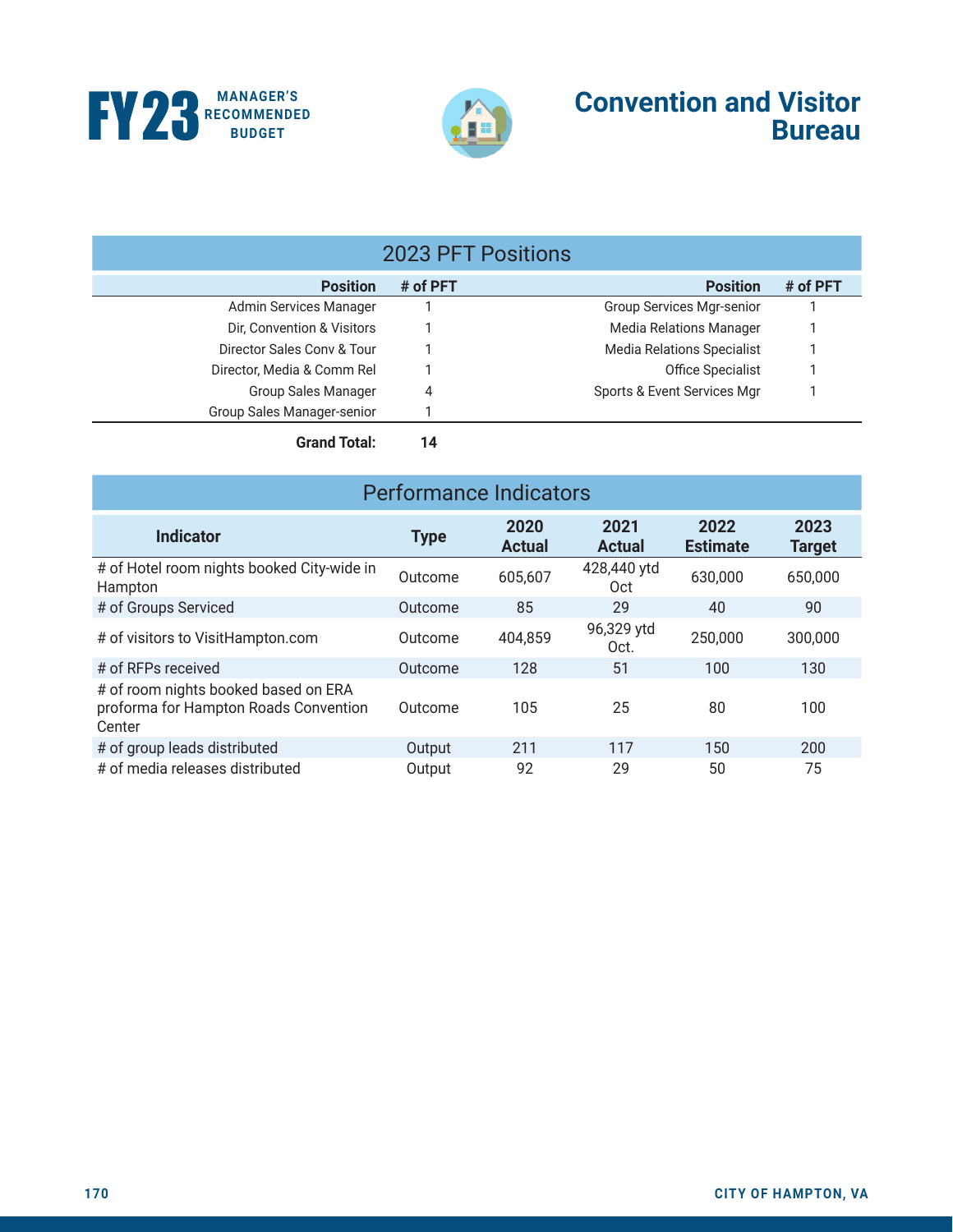



# **Convention and Visitor Bureau**



## **Leadership & Management \$298,603**

Provide strategic planning and vision for the department. This service also handles all accounting and human resource management for the department and ensures compliance with all City of Hampton policies and procedures.

### **Consumer Advertising \$741,383**

Create advertisements and special messaging for each audience and demographic targeted by the CVB including leisure, meeting, athletic, boaters and other special interests.

### **Group Sales \$1,071,401**

Promote and sell Hampton to meetings, conventions and events and coordinates customized services for each group convening or competing in Hampton.

### **Media / Advertising \$224,267**

Creative development of promotional campaigns and advertising used to market Hampton as a tourism destination. Design and produce of all branded materials. Work with travel journalists to produce third-party credible articles on Hampton.

### **Visitor Services \$46,214**

Provide front-line interaction with visitors by operating the visitor center in downtown Hampton and visitor intercept locations at the Maritime Center, Virginia Air & Space Center and in the Hampton Roads Convention Center. In addition, staff sells and markets to AAA offices in the mid-Atlantic region to promote Hampton as a destination to their traveling public. State Welcome Center demonstrations and staff education are also the responsibility of this team.

## **Fixed Cost \$27,883**

This service accounts for various fixed costs for the department, including auto/fleet, IT, and risk management costs.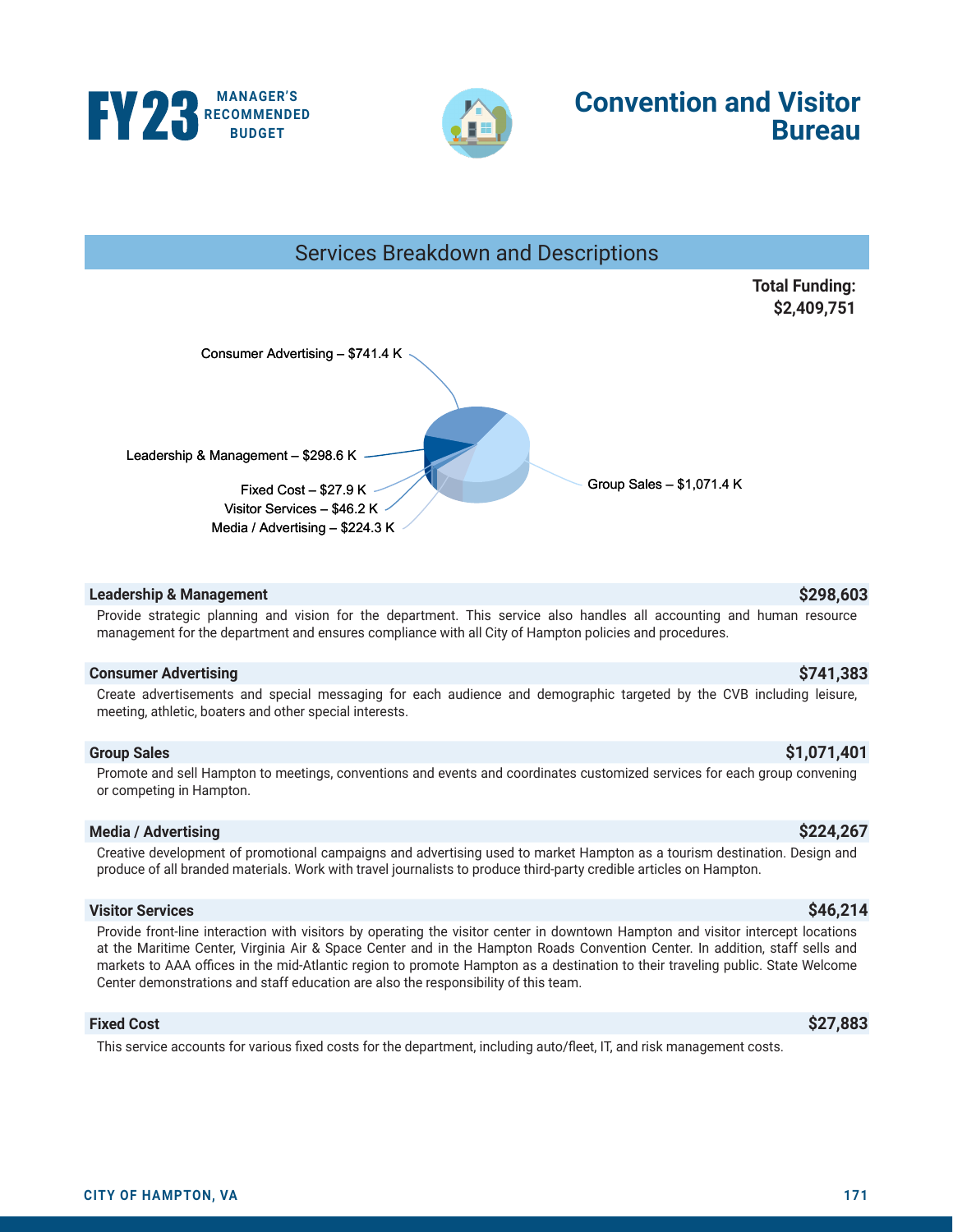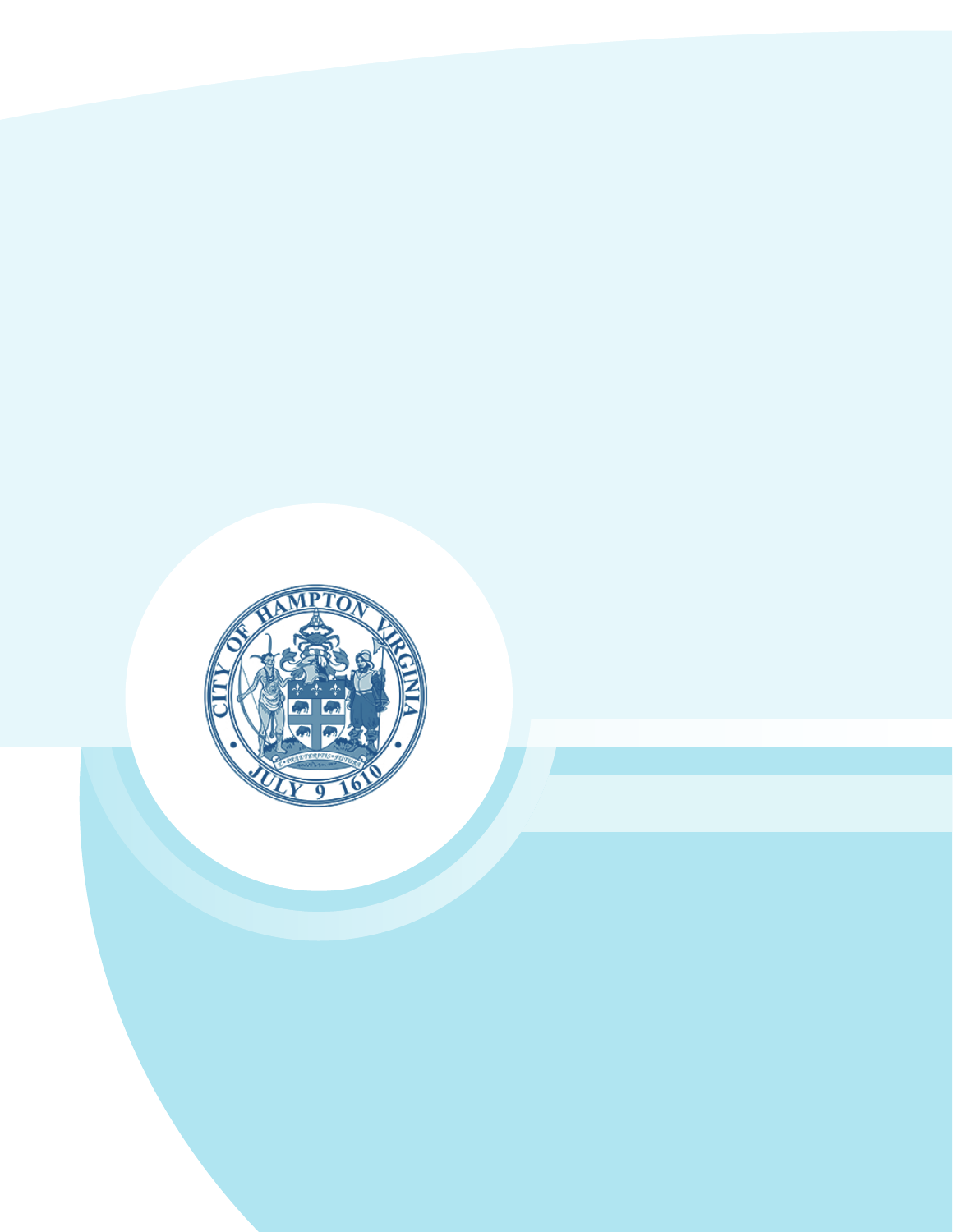



# **Economic Development**

## Mission

The mission of Economic Development is to increase revenue for the City by encouraging and facilitating growth of Hampton's tax base and taxable sales, minority businesses and employment opportunities.



|                           | <b>Grand Total</b> | 1,141,556<br>1.307.250 | 1,488,227            | 1.509.782          | 1.471.929 | (37, 853) |
|---------------------------|--------------------|------------------------|----------------------|--------------------|-----------|-----------|
|                           |                    |                        |                      |                    |           |           |
| Capital Outlay            |                    | 3.375                  | 273                  |                    |           |           |
| <b>Operating Expenses</b> |                    | 353,152                | 273.954              | 471.658<br>471.658 | 475.313   | 3,655     |
| <b>Personnel Services</b> |                    | 950.723                | 1.016.569<br>867.329 | 1.038.124          | 996.616   | (41, 508) |

| Permanent Full-Time (PFT) Staffing History                                                     |                      |        |        |               |          |               |            |
|------------------------------------------------------------------------------------------------|----------------------|--------|--------|---------------|----------|---------------|------------|
|                                                                                                |                      | 2020   | 2021   | 2022          | 2022     | 2023          | Increase / |
|                                                                                                |                      | Actual | Actual | <b>Budget</b> | Adjusted | <b>Budget</b> | (Decrease) |
|                                                                                                | <b>PFT Positions</b> | 13.0   | 13.0   | 14.0          | 14.0     | 14.0          | 0.0        |
| <b>Budget Note</b>                                                                             |                      |        |        |               |          |               |            |
| The FY22 Adjusted Budget numbers reflect funding for a 3% general wage increase (GWI) that was |                      |        |        |               |          |               |            |

djusted Budget numbers reflect funding for a 3% general wage increase (GWI) that was originally budgeted in Retirement and Employee Benefits. The overall decrease in this budget is attributed to a mid-year restructuring, offset by a slight increase in fixed costs.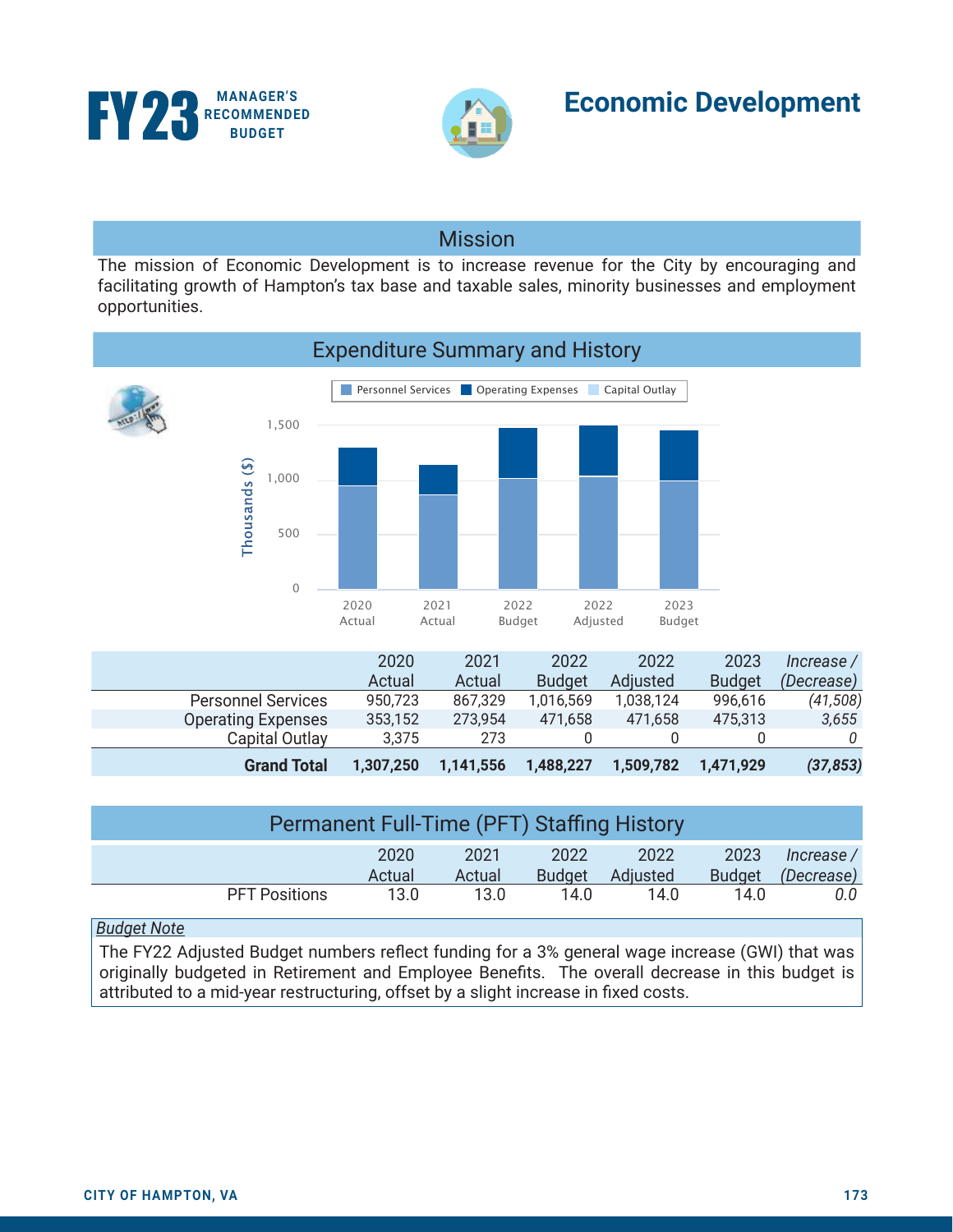



# **Economic Development**

| 2023 PFT Positions                  |          |                                |          |  |  |
|-------------------------------------|----------|--------------------------------|----------|--|--|
| <b>Position</b>                     | # of PFT | <b>Position</b>                | # of PFT |  |  |
| Administrative Assistant            |          | Director, Development          |          |  |  |
| Asset Manager/development           |          | Finance/administrative Mgr     |          |  |  |
| Bus Dev Coord-phoebus Partners      |          | Marketing/develop Mgr          |          |  |  |
| Bus Dev Coord-res & Marketing       |          | Sr Bus Dev Mgr Sm Bus Wf Devel |          |  |  |
| <b>Business Development Manager</b> |          | Sr Project Developmment Mgr    |          |  |  |
| <b>Business Development Mgr-sr</b>  |          | Workforce Development Spec     |          |  |  |
|                                     |          |                                |          |  |  |

**Grand Total: 14**

| <b>Performance Indicators</b>                                                                           |             |                       |                       |                         |                       |  |
|---------------------------------------------------------------------------------------------------------|-------------|-----------------------|-----------------------|-------------------------|-----------------------|--|
| Indicator                                                                                               | <b>Type</b> | 2020<br><b>Actual</b> | 2021<br><b>Actual</b> | 2022<br><b>Estimate</b> | 2023<br><b>Target</b> |  |
| # of business licenses issued or renewed                                                                | Explanatory | 8,047                 | 9,627                 | 9,000                   | 9,500                 |  |
| # of SWaM Certified Businesses<br>Department of Small Business & Supplier<br><b>Diversity Directory</b> | Explanatory | 228                   | 227                   | 300                     | 300                   |  |
| % of taxable commercial real estate in the<br>City                                                      | Explanatory | 20.30%                | 16%                   | 20%                     | 19%                   |  |
| # of meetings held with existing or<br>prospective businesses on capital<br>investment and job creation | Output      | 773                   | 645                   | 660                     | 670                   |  |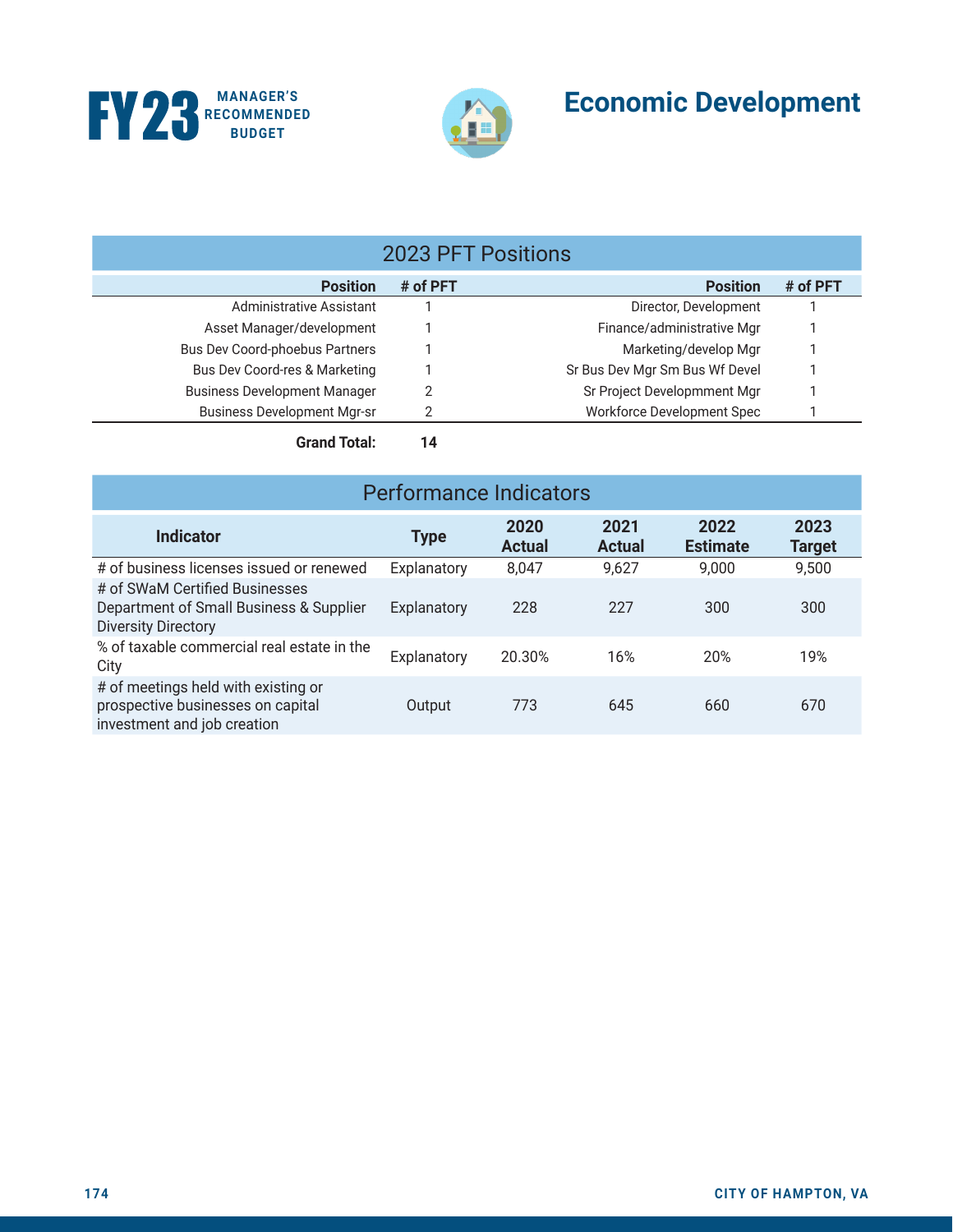



# **Economic Development**



### **Leadership & Management \$410,435**

Provide leadership and management to the staff of the Economic Development Department in order to implement the Department's goals and objectives of increasing revenue for the City by encouraging and facilitating growth in the business tax base and taxable sales, increasing employment opportunities, and supporting the growth of procurement opportunities for minority-owned and womanowned businesses.

## **Business and Retail Development \$830,401**

Increase Hampton's business tax base and employment opportunities by focusing on business attraction, retention and expansion. This is accomplished through business visits, participation in marketing missions, attendance at trade shows and conferences, strategic communications with businesses inside and outside of the City and State, and hosting and/or sponsoring business related events.

## **Minority Business Programs \$83,084**

Provide support for the growth of minority and woman-owned businesses in the City of Hampton. This is done by cultivating and developing the program and implementing policies that facilitate increased utilization by the City and Hampton City Schools of minority and woman-owned businesses in procuring goods and services. Training events are developed and promoted to assist small, minority and woman-owned businesses with business growth and stability.

### **Workforce Development \$129,074**

Coordinate the delivery and utilization of workforce development programs to increase the skillset and employability of Hampton citizens. Work with existing employers to develop and have access to a reliable and skilled workforce

## **Fixed Cost \$18,935**

This service accounts for various fixed costs for the department, including auto/fleet, IT, and risk management costs.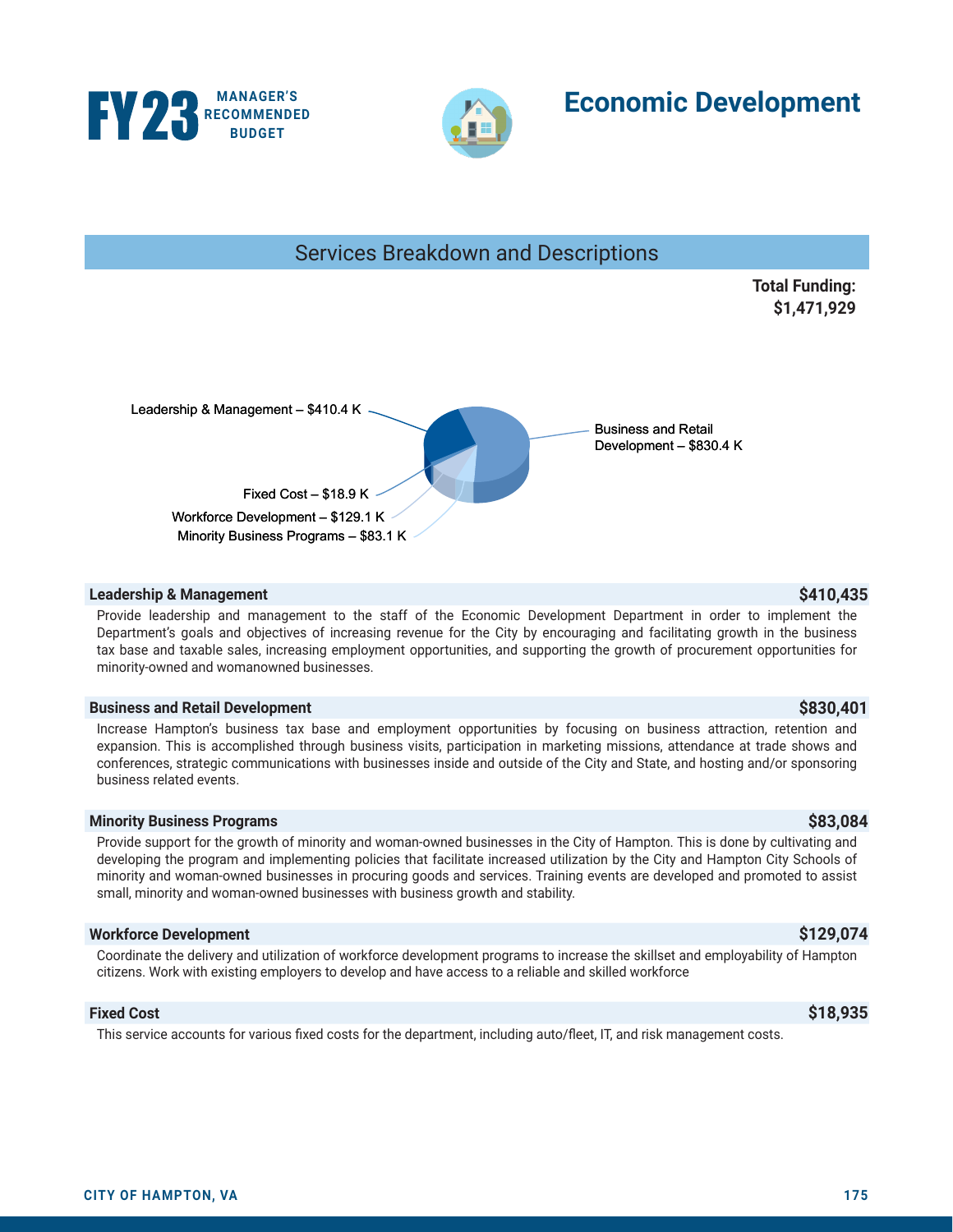



# **Contributions to Outside Agencies ~ Host Department:** Partnership for a New **Phoebus**

## Mission

The mission of the Partnership for a New Phoebus is to enhance the quality of life for citizens in the Phoebus area of by improving, conserving and revitalizing businesses, housing, social and economic conditions.



## *Budget Note*

This is a maintenance level budget.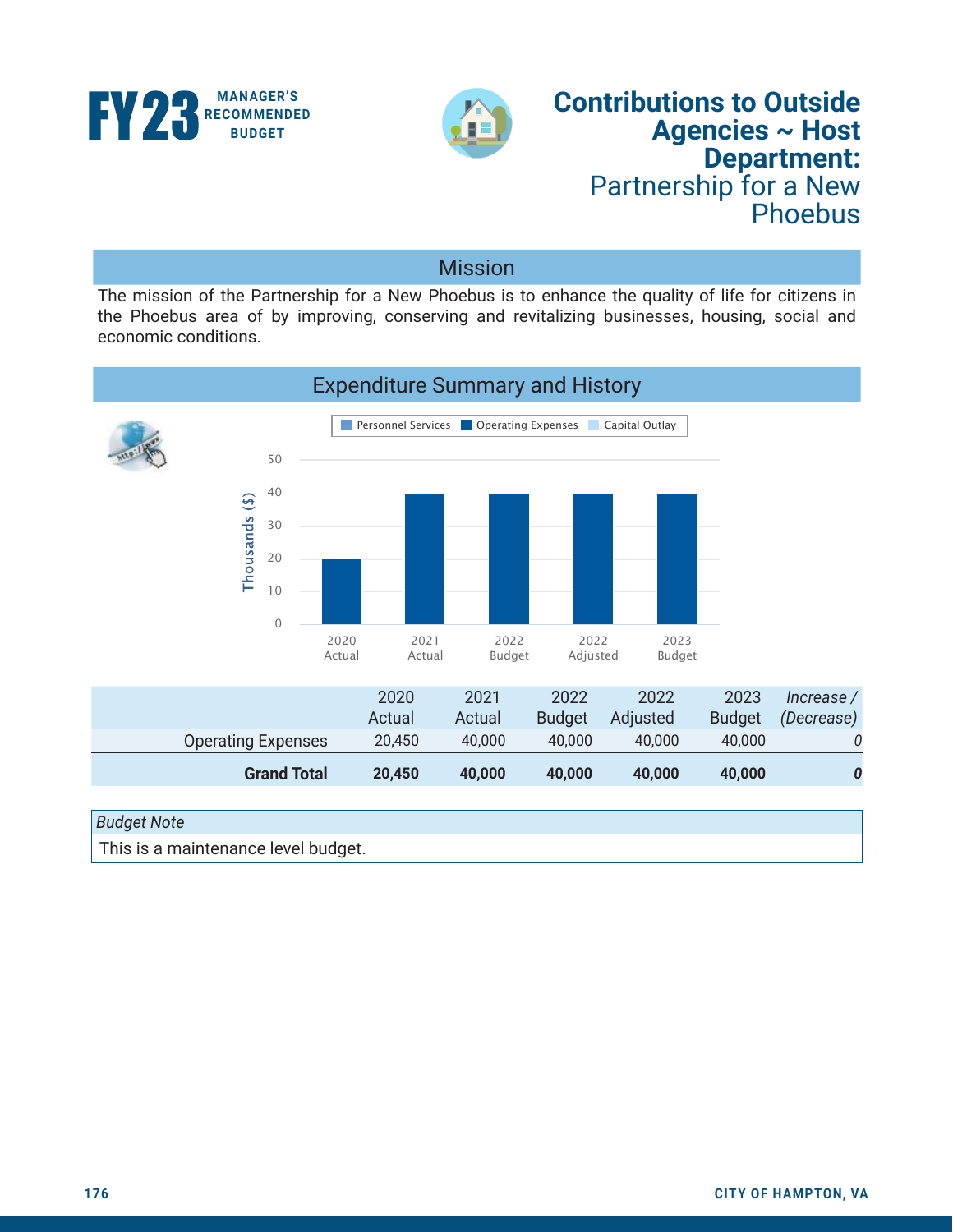



# **Contributions to Outside Agencies ~ Host Department:** Phoebus Events, LLC.

## Mission

Phoebus Events, LLC, in collaboration with the Partnership for a New Phoebus, plans and organizes community gatherings such as art events, live entertainment at the Phoebus Waterfront Park, etc., to provide outreach opportunities for potential new homeowners to join the community and for businesses to reach new customers.



**Grand Total 20,000 20,000 20,000 20,000 20,000** *0*

## Expenditure Summary and History

## *Budget Note*

This is a maintenance level budget.